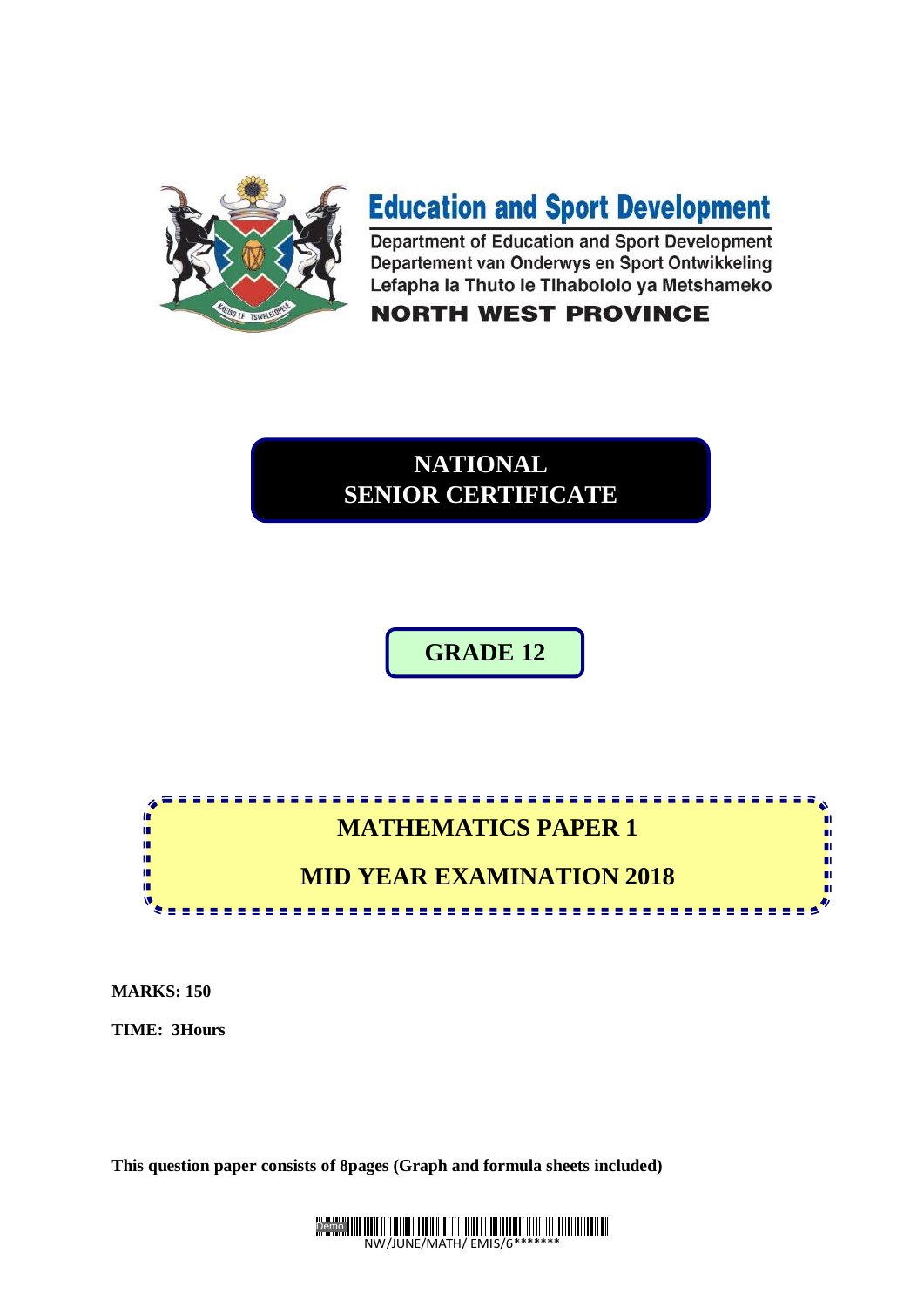#### **INSTRUCTIOS AND INFORMATION**

Read the following instructions carefully before answering the questions.

- 1. This question paper consists of **9** questions
- 2. Answer ALL the questions.
- 3. Clearly show ALL calculations, diagrams, graphs, et cetera that you have used in determining your answers
- 4. Answers only will not necessary be awarded full marks.
- 5. You may use an approved scientific calculator ( non programmable and non graphical), unless stated otherwise.
- 6. If necessary, round answers off to TWO decimal places unless stated otherwise.
- 7. Diagrams are NOT necessary drawn to scale
- 8. Number of diagram sheets, for answering
- 9. An information sheet , with formulae, is included at the end of the question paper.
- 10. Number the answers correctly according to the numbering system used in this question paper.
- 11. Write legibly and present your work neatly.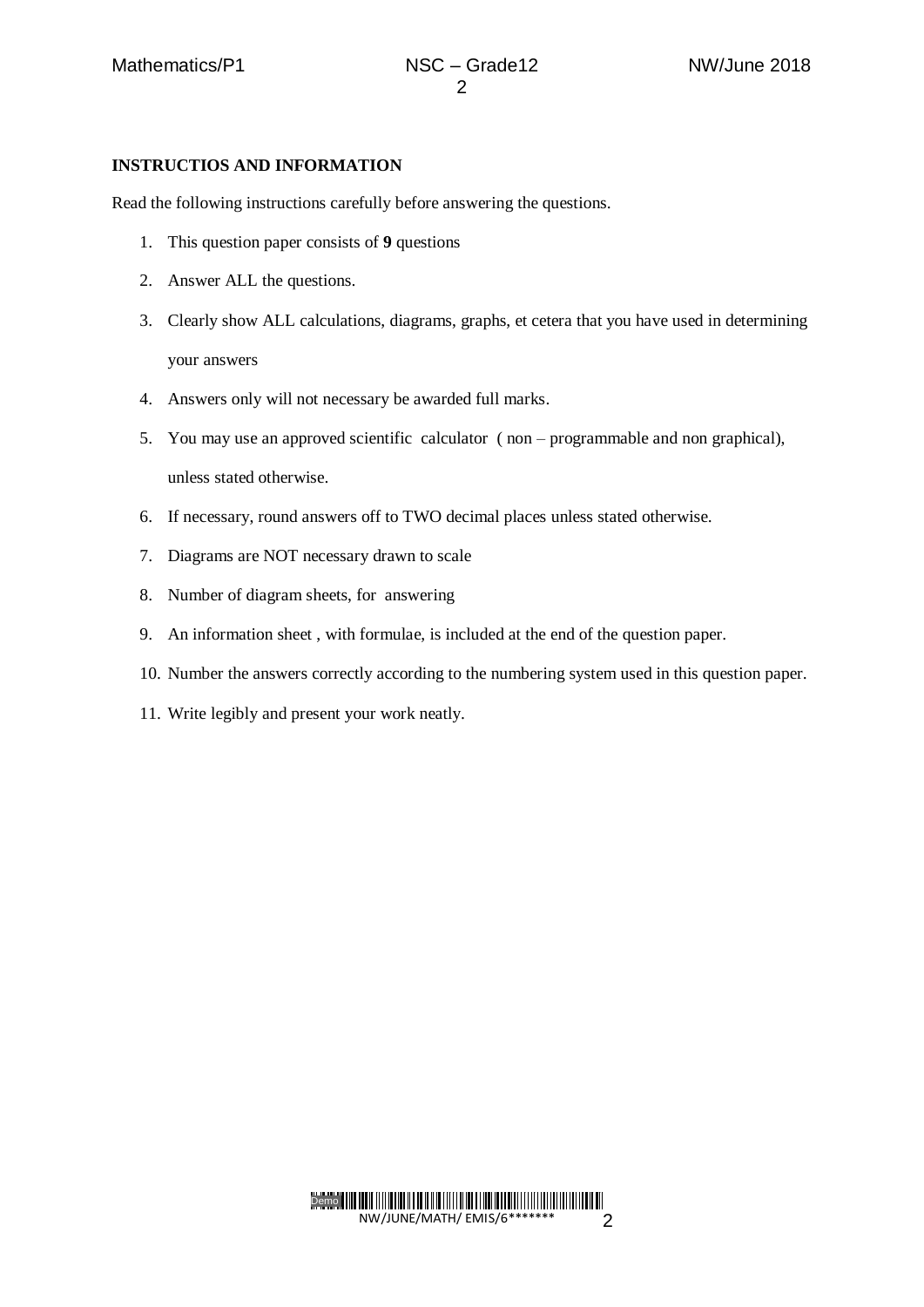| 1.1 | Solve for $x$                                                                                                         |        |        |
|-----|-----------------------------------------------------------------------------------------------------------------------|--------|--------|
|     | 1.1.1 $x^2-5x=-6$                                                                                                     |        | (3)    |
|     | 1.1.2 $3x^2 - 4x - 2 = 0$ Correct to TWO decimal places                                                               |        | (4)    |
|     | 1.1.3 $(3x+1)(x-4) > 0$                                                                                               |        | (3)    |
| 1.2 | Solve for $x$ and $y$ :<br>$\frac{4^x}{2^y} = 256$                                                                    |        |        |
|     |                                                                                                                       |        | (8)    |
|     | $x^2 - xy + y^2 = 19$                                                                                                 |        |        |
| 1.3 | If $x^2 = 3$ , calculate the value(s) of $x^5$ .                                                                      | (3)    | $[21]$ |
|     | <b>QUESTION 2</b>                                                                                                     |        |        |
|     | The sequence: $-67$ ; x ; y ; $-28$ ; $-19$ ;  has a quadratic pattern.                                               |        |        |
| 2.1 | Determine the value of $x$ and $y$ .<br>(6)                                                                           |        |        |
| 2.2 | Find an expression for the nth term.                                                                                  | (4)    |        |
| 2.3 | Prove that the sequence of numbers will never contain a positive term.<br>$[13]$                                      | (3)    |        |
|     | <b>QUESTION 3</b>                                                                                                     |        |        |
| 3.1 | The fourth term of a geometric progression is 24 and the ninth term is 768.                                           |        |        |
|     | Determine the first three terms of the progression.                                                                   |        | (5)    |
| 3.2 | If $S_n = 2n^2 + 3n$ then                                                                                             |        |        |
|     | Calculate $T_{12}$<br>3.2.1                                                                                           |        | (3)    |
|     | Find $T_n$ in its simplest form.<br>3.2.2                                                                             |        | (4)    |
| 3.3 | Calculate the value of $\sum_{n=2}^{18} (2n - 1)$                                                                     | (3)    |        |
| 3.4 | In a converging geometric series $S_{\infty} = \frac{40}{3}$ and $T_2 = \frac{5}{2}$ ; calculate the                  |        |        |
|     | possible value(s) the first term of the series.                                                                       |        |        |
|     |                                                                                                                       | $[22]$ | (7)    |
|     | <b>ELITER DE LA VIENNA DE LA VIENNA DE LA VIENNA DE LA VIENNA DE LA VIENNA DE LA VIENNA DE LA VIENNA DE LA VIENNA</b> |        |        |

NW/JUNE/MATH/ EMIS/6\*\*\*\*\*\*\* 3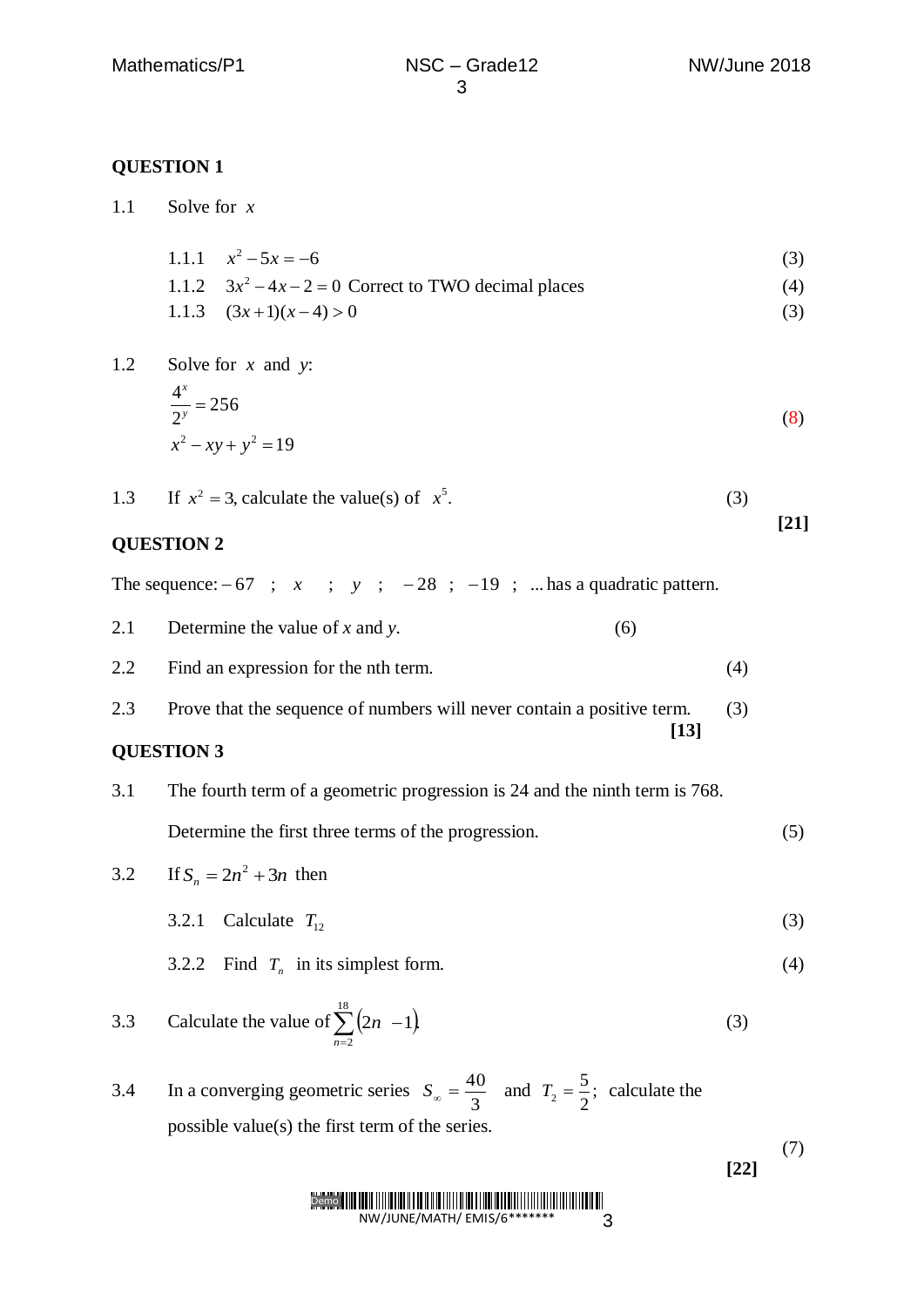Given: 1  $(x) = \frac{x+3}{1}$  $\ddot{}$  $=\frac{x+}{x+}$ *x*  $f(x) = \frac{x}{x}$ 4.1 Calculate the*x*and *y*intercepts of *f*. (3) 4.2 Show that *f* can be written as  $f(x) = \frac{2}{x} + 1$ . 1  $(x) = \frac{2}{x} +$  $\overline{+}$  $=$ *x f x* (2) 4.3 Write down the equation of the 4.3.1 vertical asymptote of *f*. (1) 4.3.2 horizontal asymptote of *f*. (1) 4.4 Draw a sketch graph of *f* showing clearly the intercepts and asymptotes. (4) 4.5 Use your graph in 5.4 to solve for  $x, f(x) \ge 3$ (2) 4.6 Determine  $\sum_{i=1}^{3} f(x)$ .  $\sum_{0}^{\infty} f(x)$ . (3) **[16]**

#### **QUESTION 5**

5.1 In the diagram below  $f(x) = 2^x$ .



|     |                                                                                                                                     |                   | 16  |
|-----|-------------------------------------------------------------------------------------------------------------------------------------|-------------------|-----|
| 5.2 | Draw the graph of a parabola given by $h(x) = ax^2 + bx + c$ under the<br>conditions $a < 0$ ; $b < 0$ ; $c > 0$ and $\Delta > 0$ . | $\lceil 5 \rceil$ |     |
|     | 5.1.4 Write down the domain of $f^{-1}$ .                                                                                           |                   | (1) |
|     | 5.1.3 Determine the average gradient of f between $x = 1.58$ and $x = 8$ .                                                          |                   | (3) |
|     | 5.1.2 Calculate the length of AB.                                                                                                   |                   | (5) |
|     | 5.1.1 Write down the equation of $f^{-1}$ in the form $y = $                                                                        |                   |     |

#### Demo

NW/JUNE/MATH/ EMIS/6\*\*\*\*\*\*\* 4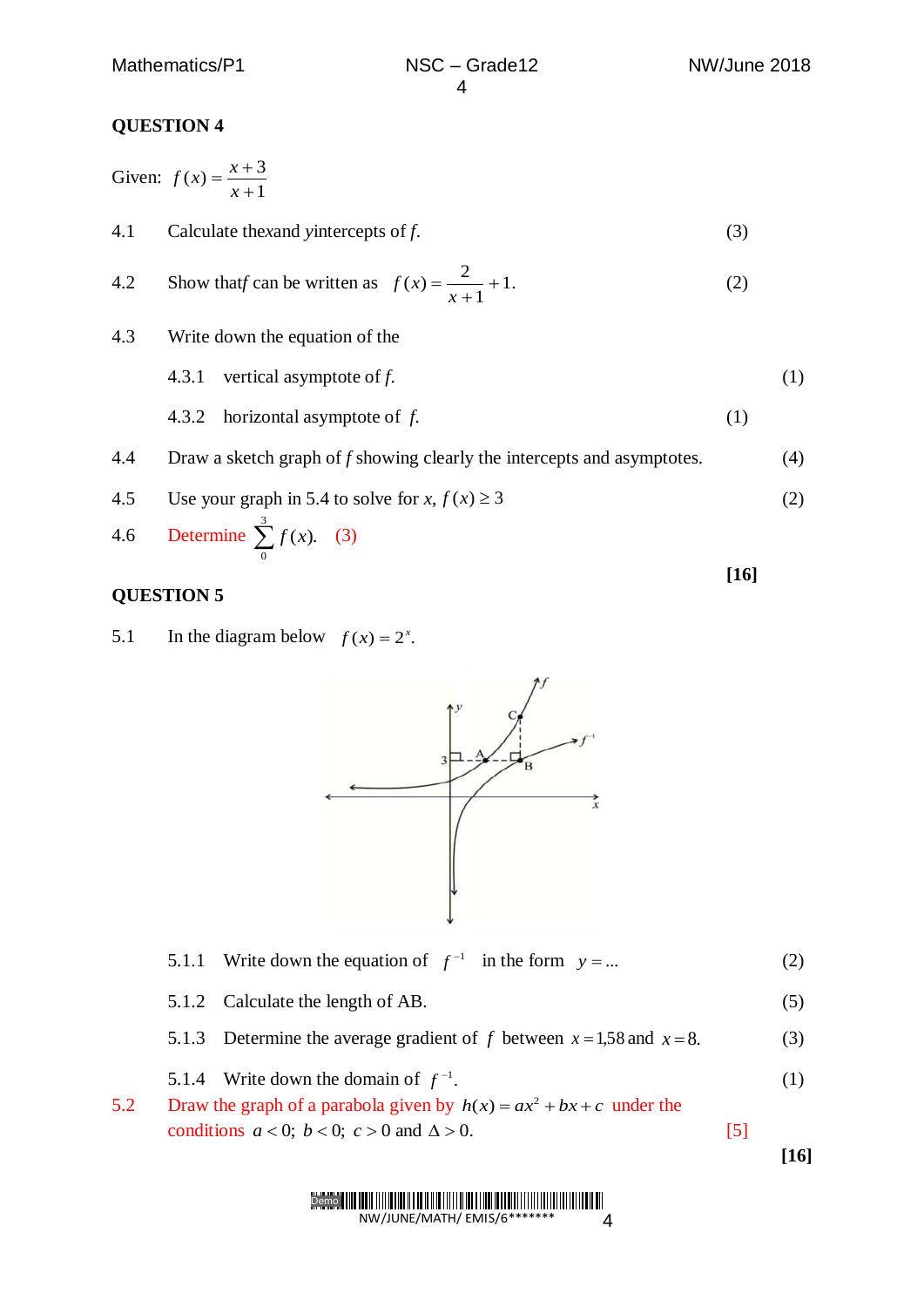6.1 Mpho bought a house for R650 000 on an agreement in which he will repay it in monthly instalments at the end of each month for 15 years. Interest is charged at 11% p.a. compounded monthly.

|     |                                                                                                                                                         | 6.1.1 Calculate the annual effective interest rate of the loan.    | (3) |
|-----|---------------------------------------------------------------------------------------------------------------------------------------------------------|--------------------------------------------------------------------|-----|
|     |                                                                                                                                                         | 6.1.2 Calculate Mpho's monthly instalments.                        | (4) |
|     |                                                                                                                                                         | 6.1.3 Calculate the outstanding balance of the loan after 8 years. | (4) |
| 6.2 | Ben's investment grew to R50 000. The interest rate charged at 18% per annum<br>compounded monthly. If his monthly deposits were R2 300, how many equal |                                                                    |     |

payments did Ben make? (5) **[16]**

#### **QUESTION 7**

7.1 Given:  $f(x) = x^2 - 6x$ 7.1.1 Determine  $f'(x)$  from the **FIRST** principles. (5) 7.1.2 A tangent to the graph of  $f$  has gradient  $-4$  and *x*-intercept  $(a, 0)$ . Determine the value of *a*. (6) 7.2 Evaluate:  $D_x \left[ \sqrt[3]{x} + x^2 + 4x \right]$ (3) 7.3 Determine *dx*  $\frac{dy}{dx}$  if: 7.3.1  $xy = 5$ (2)  $2x^3 - x$ 

7.3.2 
$$
y = \frac{2x^3 - x}{\sqrt{x}}
$$
 (5)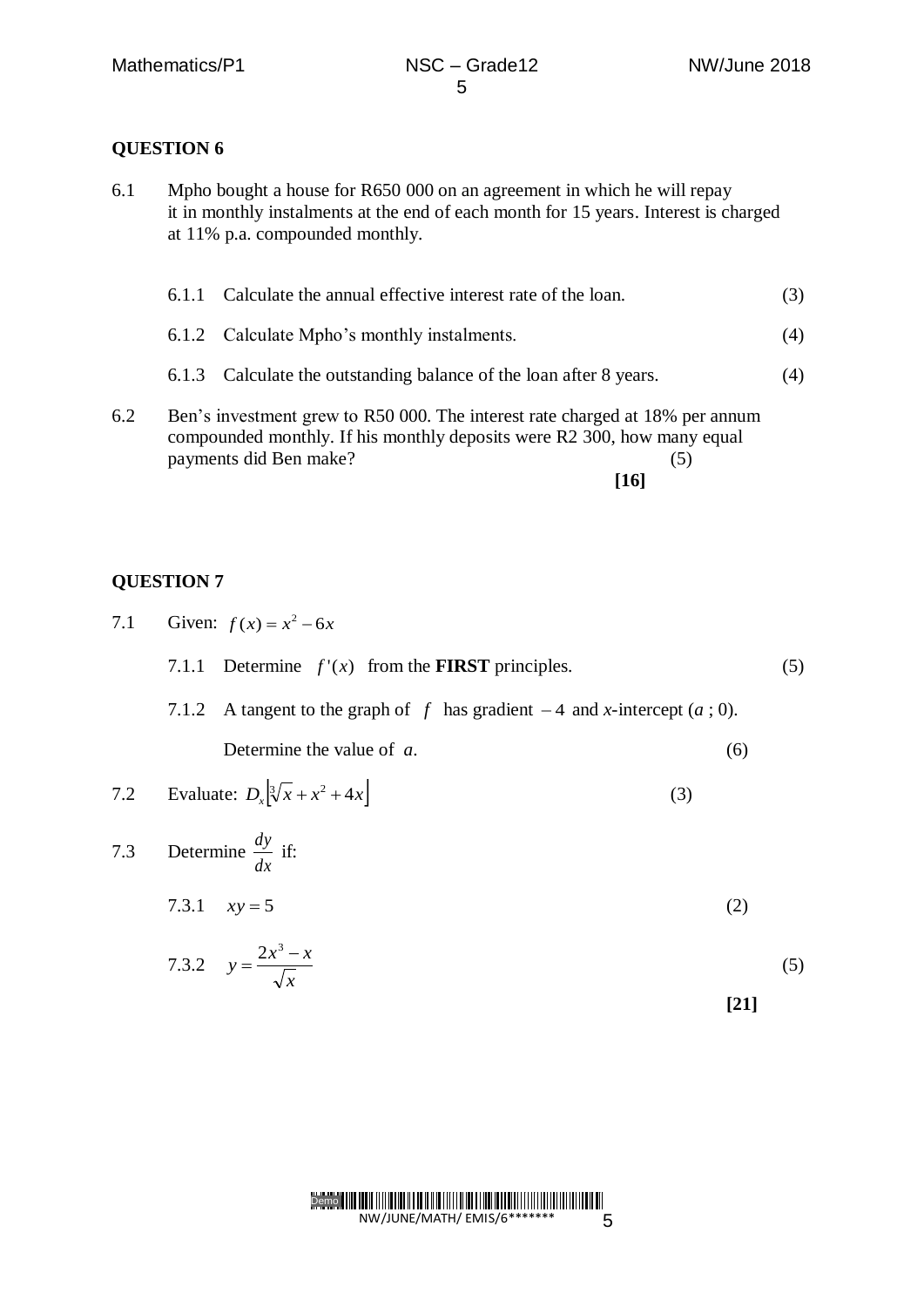8 The sketch below shows the curve of  $f(x) = x^3 - x^2 - 8x + 12$ .

The curve has a *y* - intercept at (0;12) and turning points at (2;0) and B.

The point A is an *x*-intercept.



| 8.1 | Calculate the coordinates of A.                                | (5) |
|-----|----------------------------------------------------------------|-----|
| 8.2 | Calculate the $x$ -coordinate of B.                            | (4) |
| 8.3 | Write the values of x for which $f'(x) > 0$                    | (3) |
| 8.4 | Determine the x coordinate of the point of inflection of $f$ . | (3) |
| 8.4 | If $k<0$ , how many real roots will the equation               |     |
|     | $x^3 - x^2 - 8x + 12 = k$ have?                                | (2) |

**[17]**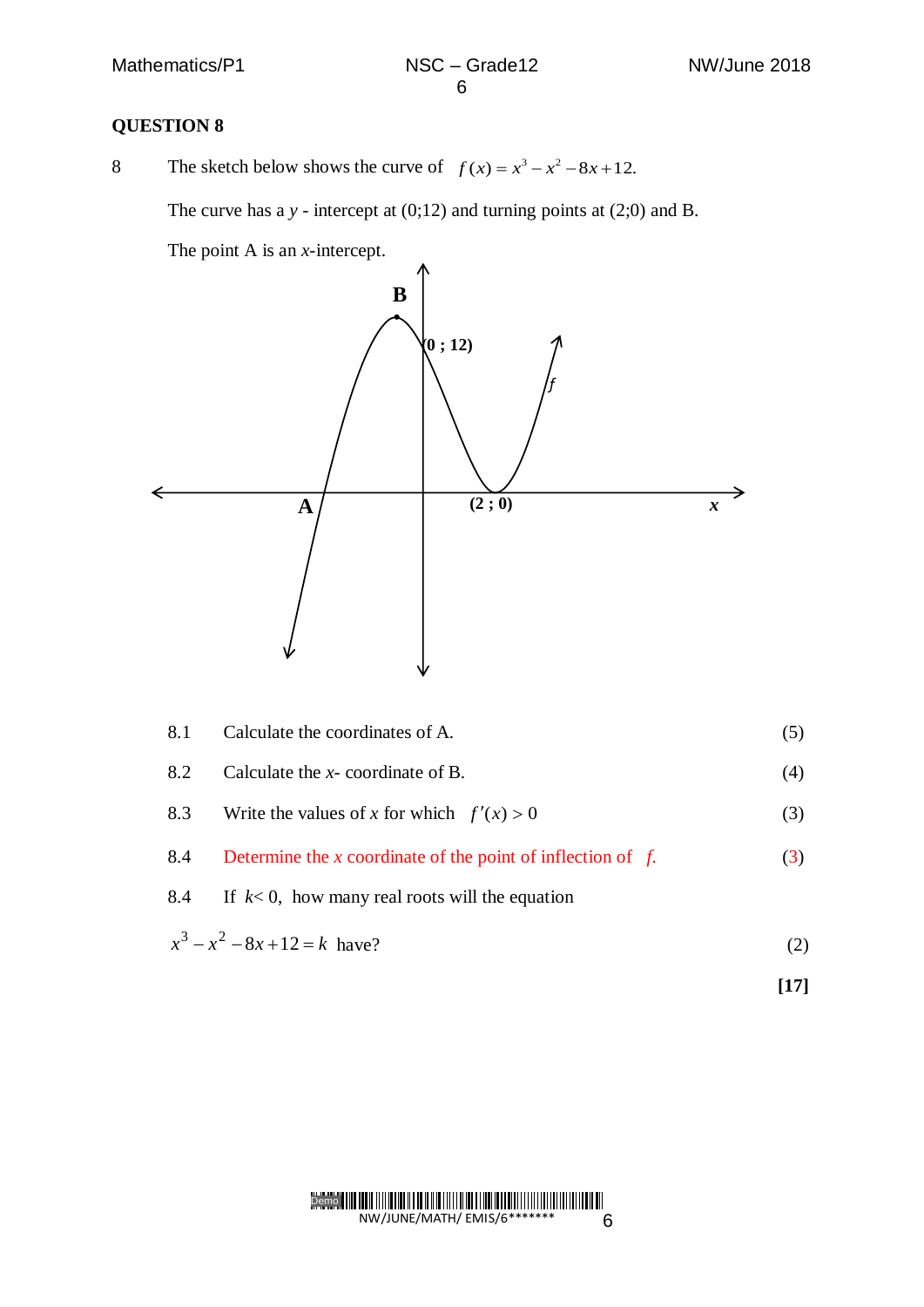9 A rectangle has two vertices on the  $x - axis$  and two on the curve with the equation

 $y = 4 - x^2$  as shown in the sketch below.



| 9.1 | Express $m$ in terms of $x$ .                                  |     |
|-----|----------------------------------------------------------------|-----|
| 9.2 | Show that the area of the rectangle is given by:               |     |
|     | $A = 8x - 2x^3$                                                |     |
| 9.3 | Determine the area of the largest rectangle which can be drawn |     |
|     | in this manner.                                                | (C) |
|     |                                                                |     |

#### **GRAND TOTAL=150**